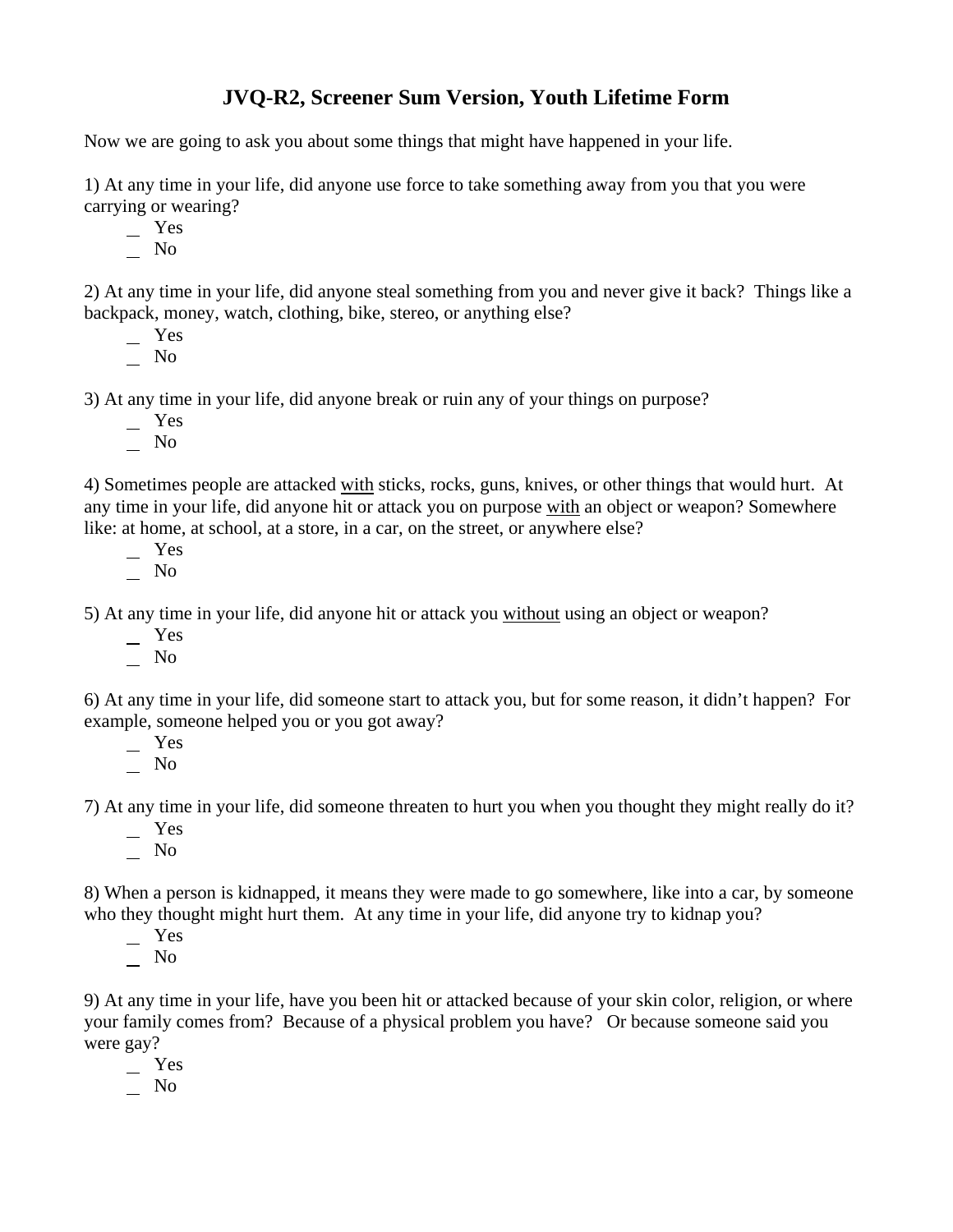Next, we are going to ask about grown-ups who take care of you. This means parents, babysitters, adults who live with you, or others who watch you. Before we begin, I want to remind you that your answers will be kept totally private. If there is a particular question that you don't want to answer, that's O.K. But it is important that you be as honest as you can, so that we can get a better idea of the kinds of things that kids your age sometimes face.

10) Not including spanking on your bottom, at any time in your life, did a grown-up in your life hit, beat, kick, or physically hurt you in any way?

 Yes  $N<sub>0</sub>$ 

11) At any time in your life, did you get scared or feel really bad because grown-ups in your life called you names, said mean things to you, or said they didn't want you?

 Yes  $\overline{\phantom{0}}$  No

12) When someone is neglected, it means that the grown-ups in their life didn't take care of them the way they should. They might not get them enough food, take them to the doctor when they are sick, or make sure they have a safe place to stay. At any time in your life, were you neglected?

Yes

 $\overline{\phantom{0}}$  No

13) Sometimes a family fights over where a child should live. At any time in your life, did a parent take, keep, or hide you to stop you from being with another parent?

Yes

No

14) Sometimes groups of kids or gangs attack people. At any time in your life, did a group of kids or a gang hit, jump, or attack you?

 $-$  Yes

 $\overline{\phantom{0}}$  No

15) At any time in your life, did any kid, even a brother or sister, hit you? Somewhere like: at home, at school, out playing, in a store, or anywhere else?

 $-$  Yes No

16) At any time in your life, did any kids try to hurt your private parts on purpose by hitting or kicking you there?

 Yes  $\overline{\phantom{0}}$  No

17) At any time in your life, did any kids, even a brother or sister, pick on you by chasing you or grabbing you or by making you do something you didn't want to do?

Yes

 $\overline{\phantom{0}}$  No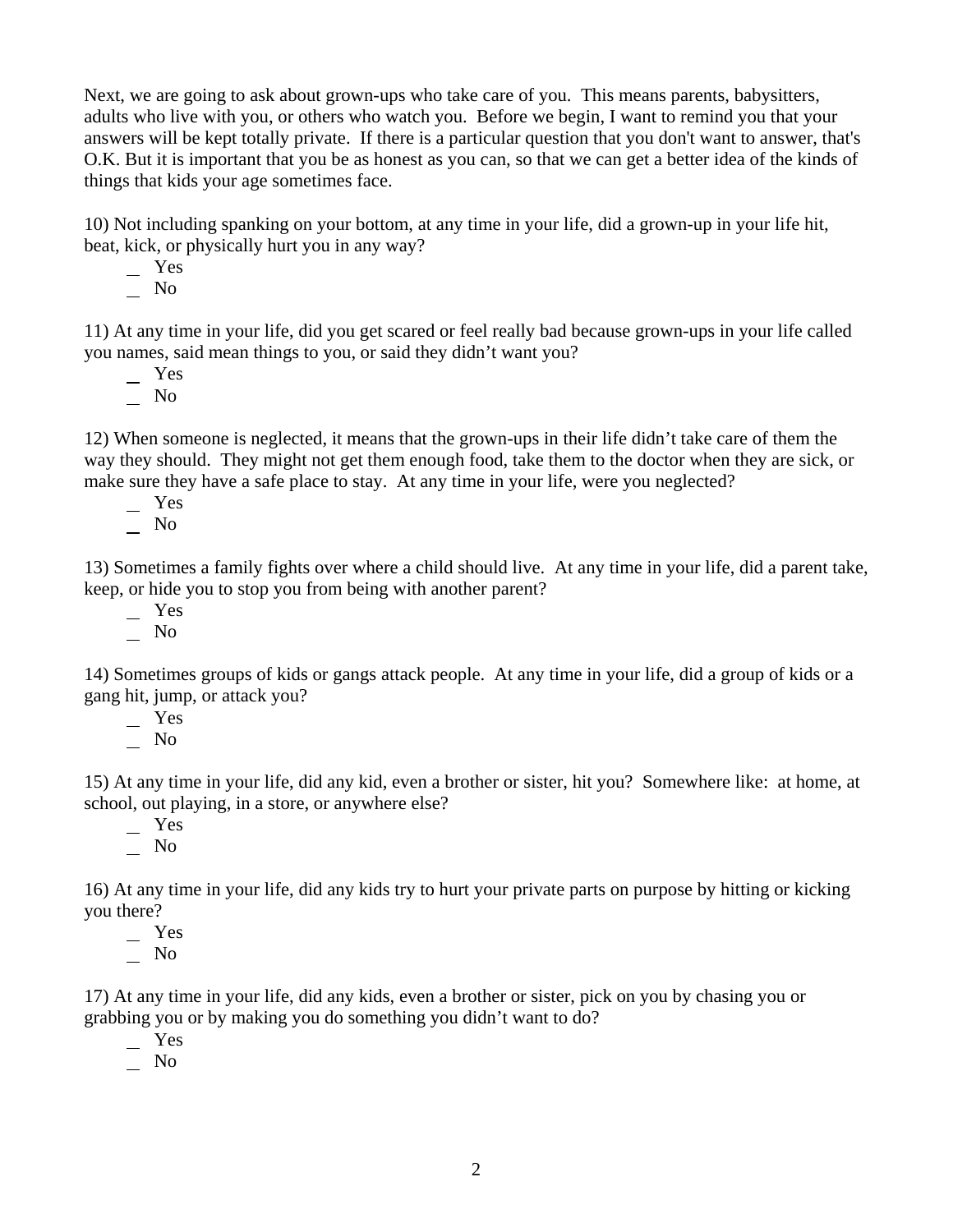18) At any time in your life, did you get scared or feel really bad because kids were calling you names, saying mean things to you, or saying they didn't want you around?

 Yes  $\overline{\phantom{a}}$  No

19) At any time in your life, did a boyfriend or girlfriend or anyone you went on a date with slap or hit you?

Yes

 $\overline{\phantom{0}}$  No

20) At any time in your life, did a grown-up you know touch your private parts when they shouldn't have or make you touch their private parts? Or did a grown-up you know force you to have sex?

Yes

 $\overline{\phantom{0}}$  No

21) At any time in your life, did a grown-up you did not know touch your private parts when they shouldn't have, make you touch their private parts or force you to have sex?

Yes

 $\overline{\phantom{0}}$  No

22) Now think about other kids, like from school, a boy friend or girl friend, or even a brother or sister. At any time in your life, did another child or teen make you do sexual things?

Yes

 $\overline{\phantom{a}}$  No

23) At any time in your life, did anyone try to force you to have sex; that is, sexual intercourse of any kind, even if it didn't happen?

 Yes  $\overline{\phantom{0}}$  No

24) At any time in your life, did anyone make you look at their private parts by using force or surprise, or by "flashing" you?

Yes

No

25) At any time in your life, did anyone hurt your feelings by saying or writing something sexual about you or your body?

Yes

 $\overline{\phantom{0}}$  No

26) At any time in your life, did you do sexual things with anyone 18 or older, even things you both wanted?

Yes

No